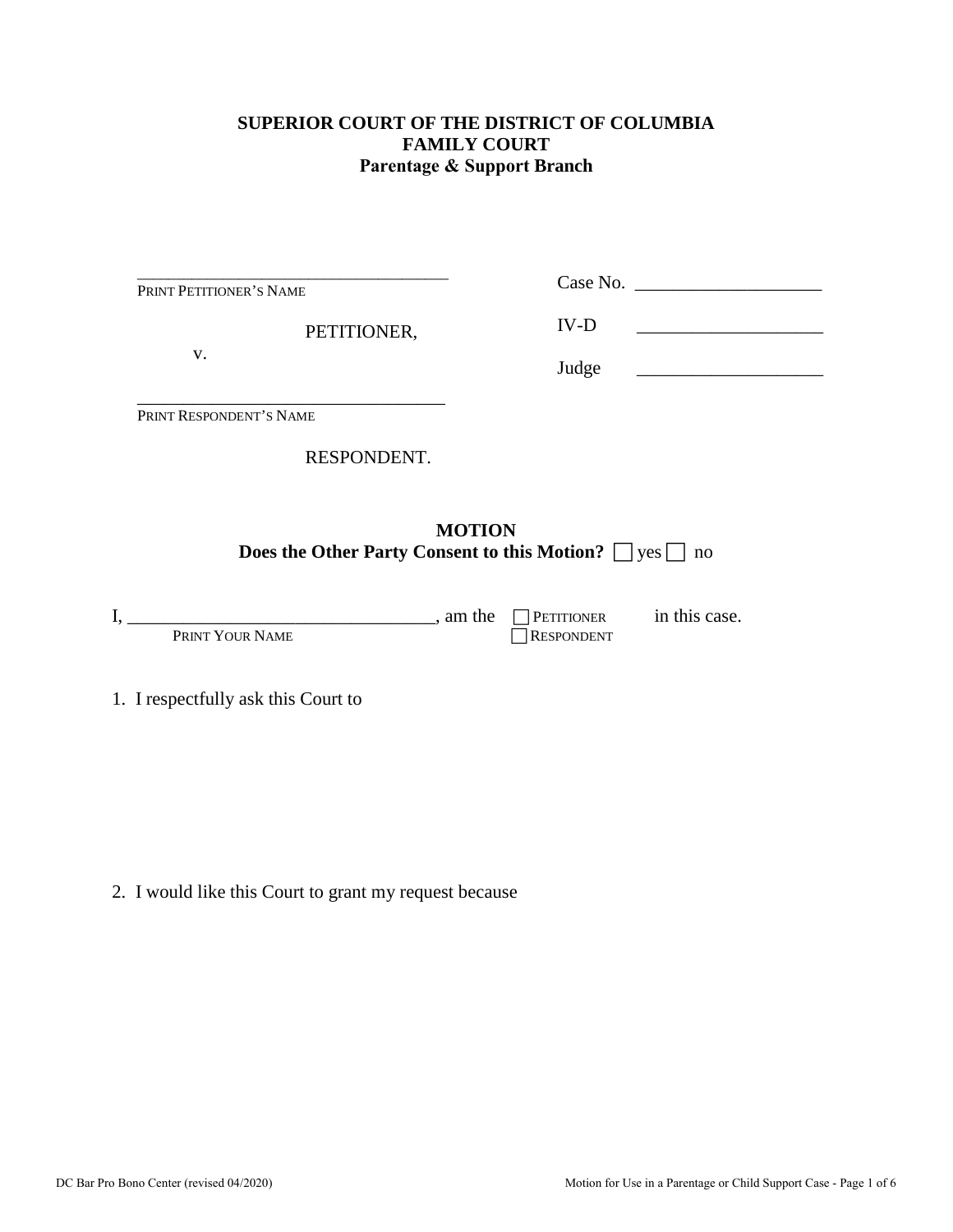# **Request for Relief**

**I RESPECTFULLY REQUEST that** the Court grant this Motion.

### **I ALSO REQUEST that the Court award any other relief it considers fair and proper.**

DO NOT

I DO request an oral hearing in front of the judge on this motion.

I declare under penalty of perjury that the foregoing is true and correct*.* 

*If this document is to be signed outside the geographic boundaries of the United States, Puerto Rico, the United States Virgin Islands, and any territory or insular possession subject to the jurisdiction of the United States, additional requirements must be met prior to signing. See Super. Ct. Dom. Rel. R. 2(c)(1)(B).*

| SIGN YOUR NAME. Add slashes to either side /like this/ to sign electonically. | <b>DATE</b>          |
|-------------------------------------------------------------------------------|----------------------|
| PRINT YOUR NAME                                                               | <b>PHONE NUMBER</b>  |
| <b>HOME ADDRESS 1</b>                                                         | <b>EMAIL ADDRESS</b> |
| <b>HOME ADDRESS 2</b>                                                         |                      |

SUBSTITUTE ADDRESS: CHECK BOX IF YOU HAVE WRITTEN SOMEONE ELSE'S ADDRESS BECAUSE YOU FEAR HARASSMENT OR HARM.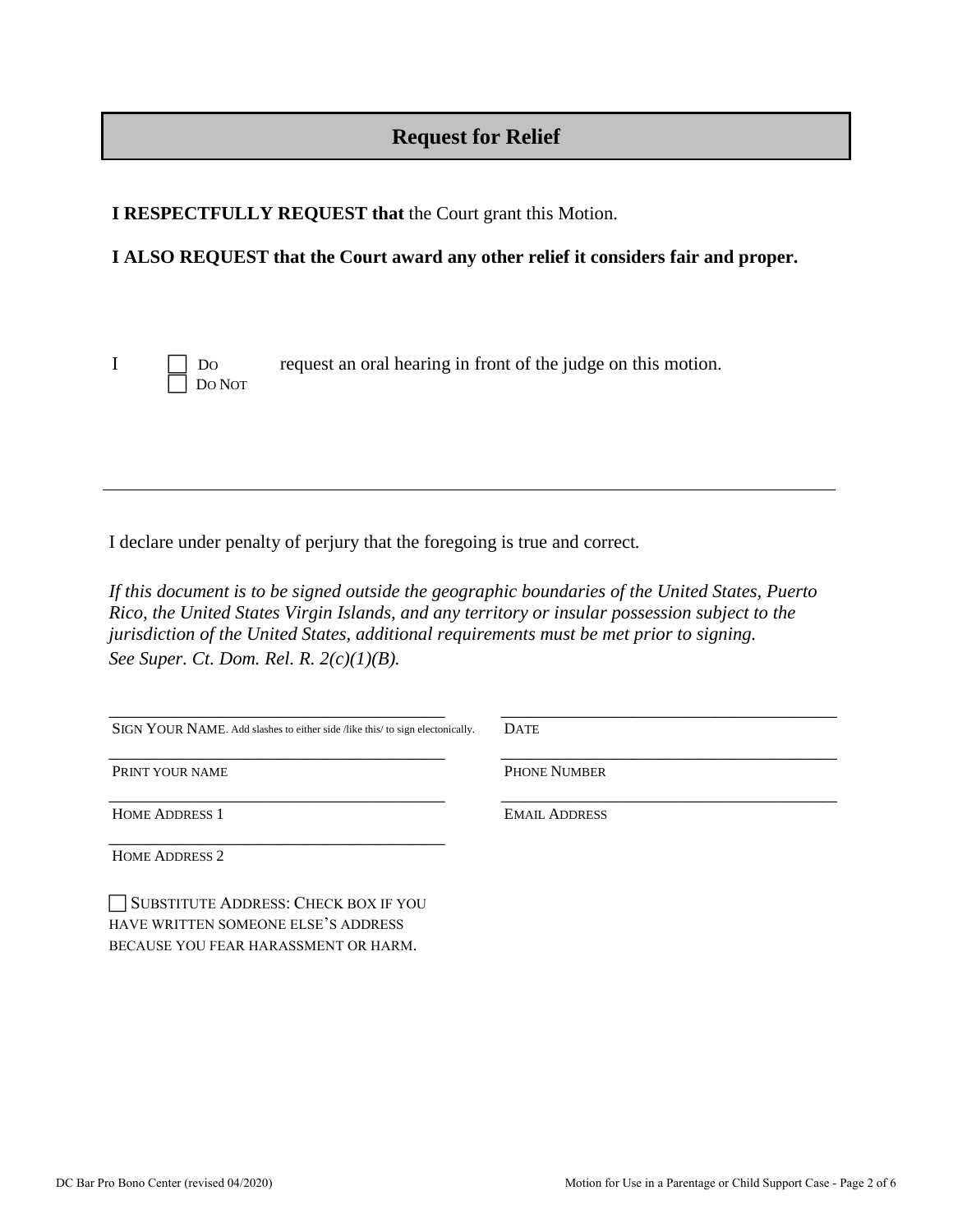## **POINTS AND AUTHORITIES IN SUPPORT OF MOTION**

In support of this Motion, I refer to:

- 1. Super. Ct. Dom. Rel. R. 7(b).
- 2. The record in this case.
- 3. The attached supporting document(s), if any.

[LIST ANY DOCUMENTS THAT YOU ARE ATTACHING]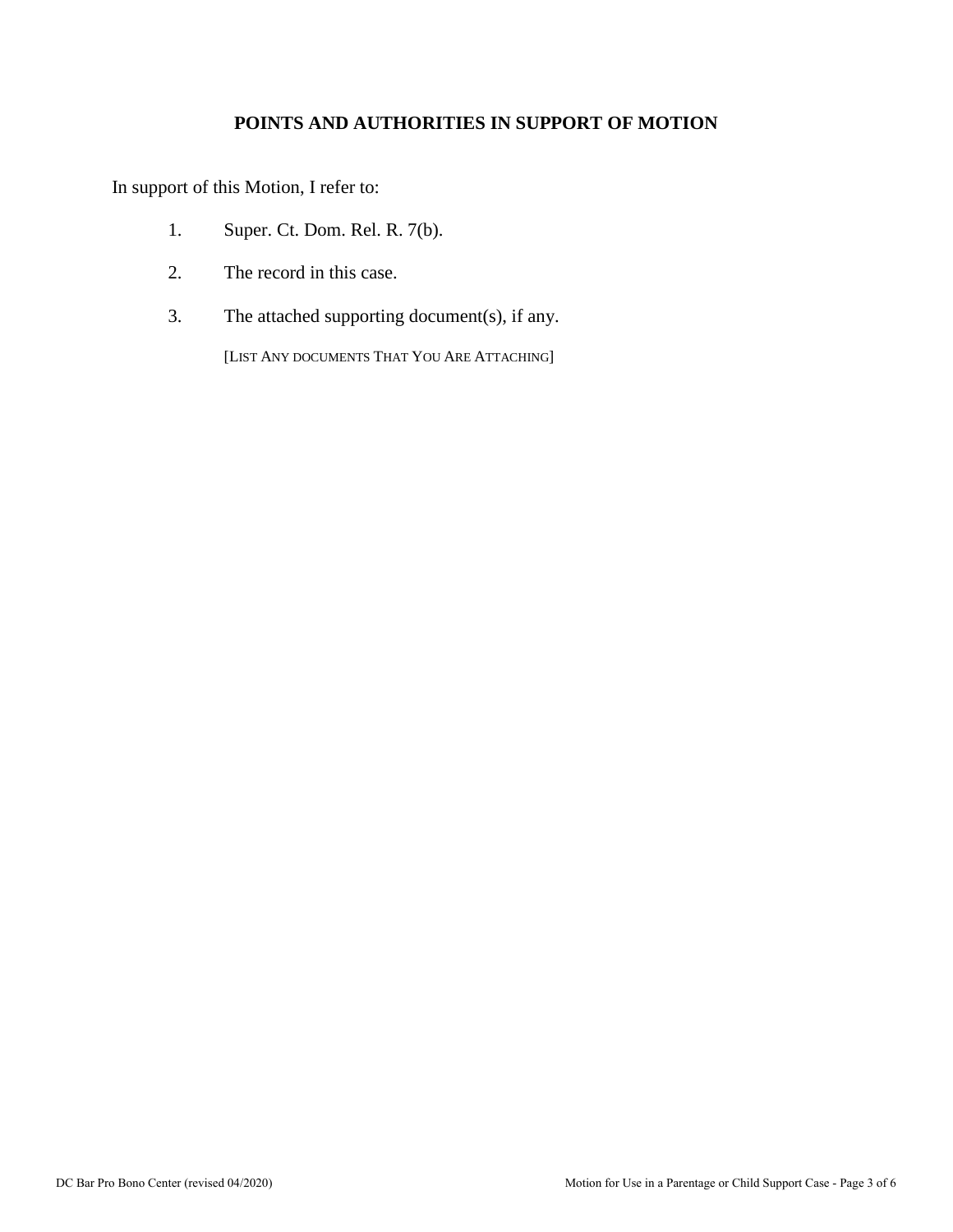#### **SUPERIOR COURT OF THE DISTRICT OF COLUMBIA FAMILY COURT Domestic Relations Branch**

PRINT PLAINTIFF'S NAME

\_\_\_\_\_\_\_\_\_\_ DRB \_\_\_\_\_\_\_\_\_\_

PLAINTIFF,

\_\_\_\_\_\_\_\_\_\_\_\_\_\_\_\_\_\_\_\_\_\_\_\_\_\_\_\_\_\_\_\_\_\_\_\_

\_\_\_\_\_\_\_\_\_\_\_\_\_\_\_\_\_\_\_\_\_\_\_\_\_\_\_\_\_\_\_\_\_\_\_\_

JUDGE: \_\_\_\_\_\_\_\_\_\_\_\_\_\_\_\_\_\_

v.

PRINT DEFENDANT'S NAME

DEFENDANT.

## **RULE 5 PROOF OF SERVICE FORM**

**IF YOU HAVE ALREADY SERVED THE OTHER PARTY WITH A COPY OF YOUR PAPERS**, YOU CAN FILL OUT AND FILE THIS **PROOF OF SERVICE FORM** AT THE SAME TIME THAT YOU FILE YOUR PAPERS.

**IF YOU HAVE NOT ALREADY SERVED THE OTHER PARTY WITH A COPY OF YOUR PAPERS**, YOU MUST FILL OUT AND FILE THIS **PROOF OF SERVICE FORM** AFTER YOU SERVE THE OTHER PARTY.

**IF THE OTHER PARTY HAS A LAWYER IN THIS CASE, YOU MUST SERVE A COPY OF THE PAPERS TO THE LAWYER. IF THE OTHER PARTY DOES NOT HAVE A LAWYER, A COPY OF THE PAPERS SHOULD BE SERVED DIRECTLY TO THE OTHER PARTY.** 

| 1. I certify that on                                                                                      |                                      | $\blacksquare$ $\blacksquare$ I served copies of $\blacksquare$ | $\mathbf{to}$ :     |
|-----------------------------------------------------------------------------------------------------------|--------------------------------------|-----------------------------------------------------------------|---------------------|
| <b>DATE OF SERVICE</b>                                                                                    |                                      |                                                                 |                     |
|                                                                                                           |                                      | $NAME(S)$ OF PLEADING(S)                                        |                     |
| The other party, $\frac{1}{\sqrt{1-\frac{1}{2}}}\left\lfloor \frac{1}{2}\right\rfloor$                    | $\mathbf{or}$<br>NAME OF OTHER PARTY |                                                                 |                     |
| The other party's attorney, _______________________________, who represents ____________________________. | NAME OF ATTORNEY                     |                                                                 | NAME OF OTHER PARTY |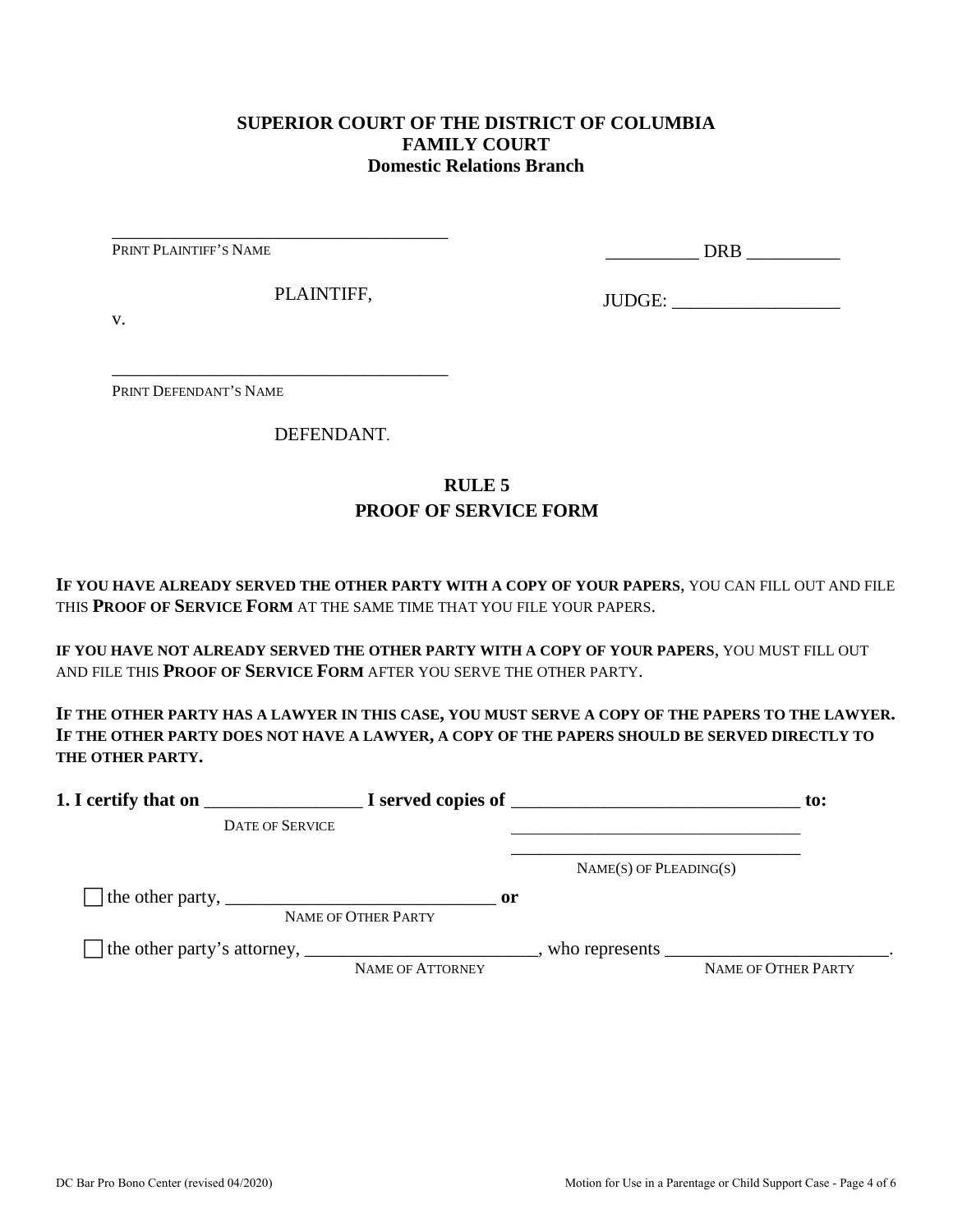#### **2. I delivered copies of the papers by:** [CHECK ONE]

**handing them to the other party**.

 **sending them to the other party by first class mail** to the other party's last known address: \_\_\_\_\_\_\_\_\_\_\_\_\_\_\_\_\_\_\_\_\_\_\_\_\_\_\_\_\_\_\_\_\_\_\_\_\_\_\_\_\_\_\_\_\_\_\_\_\_\_\_\_\_\_\_\_\_\_\_\_\_\_\_\_\_\_\_.

ADDRESS WHERE THE PAPERS WERE SENT **leaving them with a person of suitable age and discretion** who lived with the other party at: \_\_\_\_\_\_\_\_\_\_\_\_\_\_\_\_\_\_\_\_\_\_\_\_\_\_\_\_\_\_\_\_\_\_\_\_\_\_\_\_\_\_\_\_\_\_\_\_\_\_\_\_\_\_\_\_\_\_\_\_\_\_\_\_\_\_\_. ADDRESS OR DESCRIPTION OF PLACE WHERE PAPERS WERE SERVED This place is the other party's  $\Box$  TEMPORARY RESIDENCE. PERMANENT RESIDENCE. OTHER: \_\_\_\_\_\_\_\_\_\_\_\_\_\_\_\_\_\_\_\_\_\_\_\_\_\_\_\_\_\_\_\_\_. SPECIFY OTHER TYPE OF RESIDENCE I state the following about the person I gave the papers to (PROVIDE AS MANY DETAILS AS POSSIBLE): Their name: Their approximate age: \_\_\_\_\_\_\_\_\_\_\_\_\_\_\_\_. Their relationship to the other party is: □ Spouse/partner Family member (specify): \_\_\_\_\_\_\_\_\_\_\_\_\_\_\_\_\_\_\_\_\_\_\_\_\_\_  $\Box$  Roommate  $\Box$  Other: **leaving them at the other party's attorney's office** with the attorney, a clerk or other person in charge: \_\_\_\_\_\_\_\_\_\_\_\_\_\_\_\_\_\_\_\_\_\_\_\_\_\_\_\_\_\_\_\_\_\_\_\_\_\_\_\_\_\_\_\_\_\_\_\_\_\_\_\_\_\_\_\_\_\_\_\_\_\_\_\_ PRINT NAME OF PERSON SERVED WITH PAPERS \_\_\_\_\_\_\_\_\_\_\_\_\_\_\_\_\_\_\_\_\_ TITLE OF PERSON SERVED \_\_\_\_\_\_\_\_\_\_\_\_\_\_\_\_\_\_\_\_\_\_\_\_\_\_\_\_\_\_\_\_\_\_\_\_\_\_\_\_\_\_\_\_\_\_\_\_\_\_\_\_\_\_\_\_\_\_\_\_\_\_\_\_ STREET ADDRESS CITY, STATE AND ZIP CODE **sending them electronically** through CaseFileXpress or some other electronic way agreed to by the other party in writing: \_\_\_\_\_\_\_\_\_\_\_\_\_\_\_\_\_\_\_\_\_\_\_\_\_\_\_\_\_\_\_\_\_\_\_\_\_\_\_\_\_\_\_\_\_\_\_\_\_\_\_\_\_\_\_\_\_\_\_\_\_\_\_\_ EMAIL ADDRESS OF OTHER PARTY (IF USED) \_\_\_\_\_\_\_\_\_\_\_\_\_\_\_\_\_\_\_\_\_\_\_\_\_\_\_\_\_\_\_\_\_\_\_\_\_\_\_\_\_\_\_\_\_\_\_\_\_\_\_\_\_\_\_\_\_\_\_\_\_\_\_\_ ELECTRONIC MEANS USED (FOR EXAMPLE: EMAIL, CASEFILEXPRESS)  $\Box$  **some other way** agreed to by the other party in writing:

\_\_\_\_\_\_\_\_\_\_\_\_\_\_\_\_\_\_\_\_\_\_\_\_\_\_\_\_\_\_\_\_\_\_\_\_\_\_\_\_\_\_\_\_\_\_\_\_\_\_\_\_\_\_\_\_\_\_\_\_\_\_\_\_\_\_\_\_\_ SPECIFY HOW SERVICE WAS COMPLETED